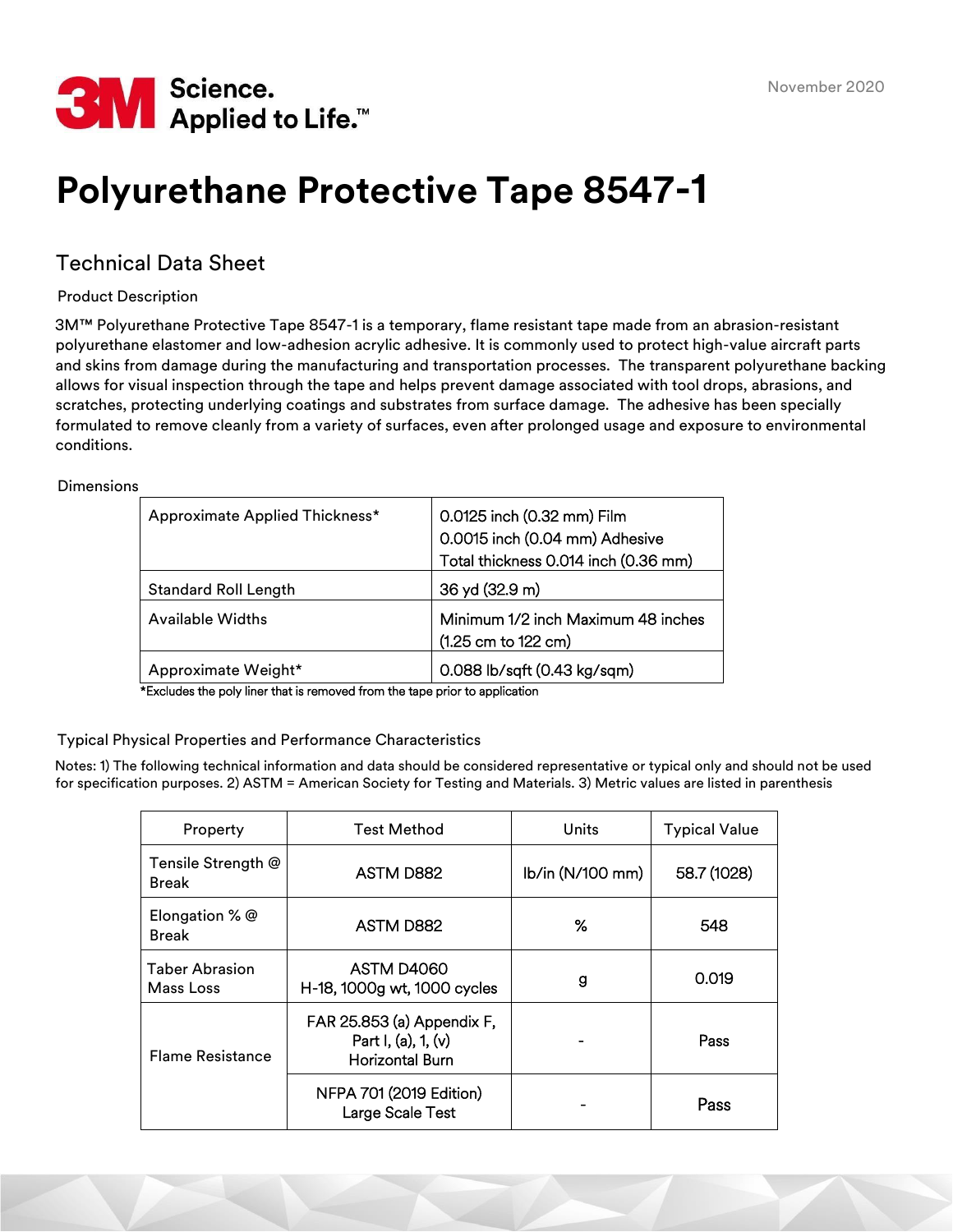### 180° Peel Adhesion (ASTM D-1000)

.

| Peel Adhesion (oz/in) (N/100 mm) |                                                                 | <b>Aging Condition</b> |                 |              |                  |
|----------------------------------|-----------------------------------------------------------------|------------------------|-----------------|--------------|------------------|
|                                  |                                                                 | 73 °F / 50% RH         | 140 °F x 95% RH | 180 °F       | Accelerated      |
|                                  |                                                                 | 1 week                 | 1 week $(1)$    | 1 week $(2)$ | Weathering $(3)$ |
|                                  | Poly II Acrylic                                                 | 12.0(13.1)             | 11.2(12.3)      | 16.5(18.1)   | 22.7(24.8)       |
| Substrate                        | Glass                                                           | 5.1(5.6)               | 8.7(9.6)        | 9.0(9.9)     | 11.9(13.1)       |
|                                  | Bare 2024-T3<br>Aluminum                                        | 5.8(6.4)               | 4.1(4.4)        | 11.2(12.3)   | 12.9(14.1)       |
|                                  | <b>304 Stainless Steel</b>                                      | 7.3(8.0)               | 6.4(7.0)        | 20.7(22.7)   | 28.9(31.6)       |
|                                  | G10 Epoxy Glass Fiber<br>Composite                              | 7.7(8.4)               | 11.4(12.4)      | 17.6 (19.3)  | 19.9 (21.8)      |
|                                  | PPG Desothane <sup>®</sup> HS<br>CA8000 Polyurethane<br>Topcoat | 5.8(6.4)               | 6.1(6.7)        | 15.7(17.2)   | 11.8(12.9)       |
|                                  | AkzoNobel Aerodur<br>3002G Clear Coat                           | 6.4(7.0)               | 6.9(7.6)        | 15.8 (17.3)  | 12.7(13.9)       |
|                                  | MIL-PRF-85285 Type<br><b>IV Topcoat</b>                         | 8.4(9.2)               | 8.3(9.1)        | 6.4(7.0)     | 15.0 (16.4)      |
|                                  | MIL-PRF-23377 Primer                                            | 4.2(4.6)               | 12.2(13.3)      | 9.3(10.2)    | 11.1(12.2)       |

\*Note: 8547-1 removed cleanly with no residual adhesive from all substrates after all aging conditions

(1) Samples allowed to dwell for 24 hours at 73 °F / 50% RH after removal from environmental chamber before testing

(2) Samples allowed to dwell for 1 hour at 73 °F / 50% RH after removal from oven before testing

(3) Samples exposed per ASTM G154, Cycle 1 for 168 hours then allowed to dwell for 24 hours at 73 °F / 50% RH prior to testing

Safety and Regulatory

- 3M™ Polyurethane Protective Tape is 100% solids and contains no hazardous air pollutants (HAPs), volatile organic components (VOCs). Respiratory protection is not required under normal use conditions.
- This product is considered to be an article that does not release or otherwise result in exposure to a hazardous chemical under normal use conditions

#### Shipping and Storage

No special/hazardous labeling or packaging is required.

Keep film in a clean area, away from excessive moisture and out of direct sunlight. Store rolls in the shipping carton. Return partially used rolls to the shipping carton.

Shelf Life: Two (2) years from the date of manufacture or as expressly certified by 3M.

#### Precautionary Information

Refer to product label and Safety Data Sheet (SDS) for health and safety information before using this product. For SDS visit our website https://www.3m.com/3M/en\_US/company-us/SDS-search/.

#### Additional Information

In the U.S. call toll free 1-800-235-2376, or fax 1-800-435-3082 or 651-737-2171. For U.S. Military, call 866-556-5712. If you are outside of the U.S., please contact your nearest 3M representative.